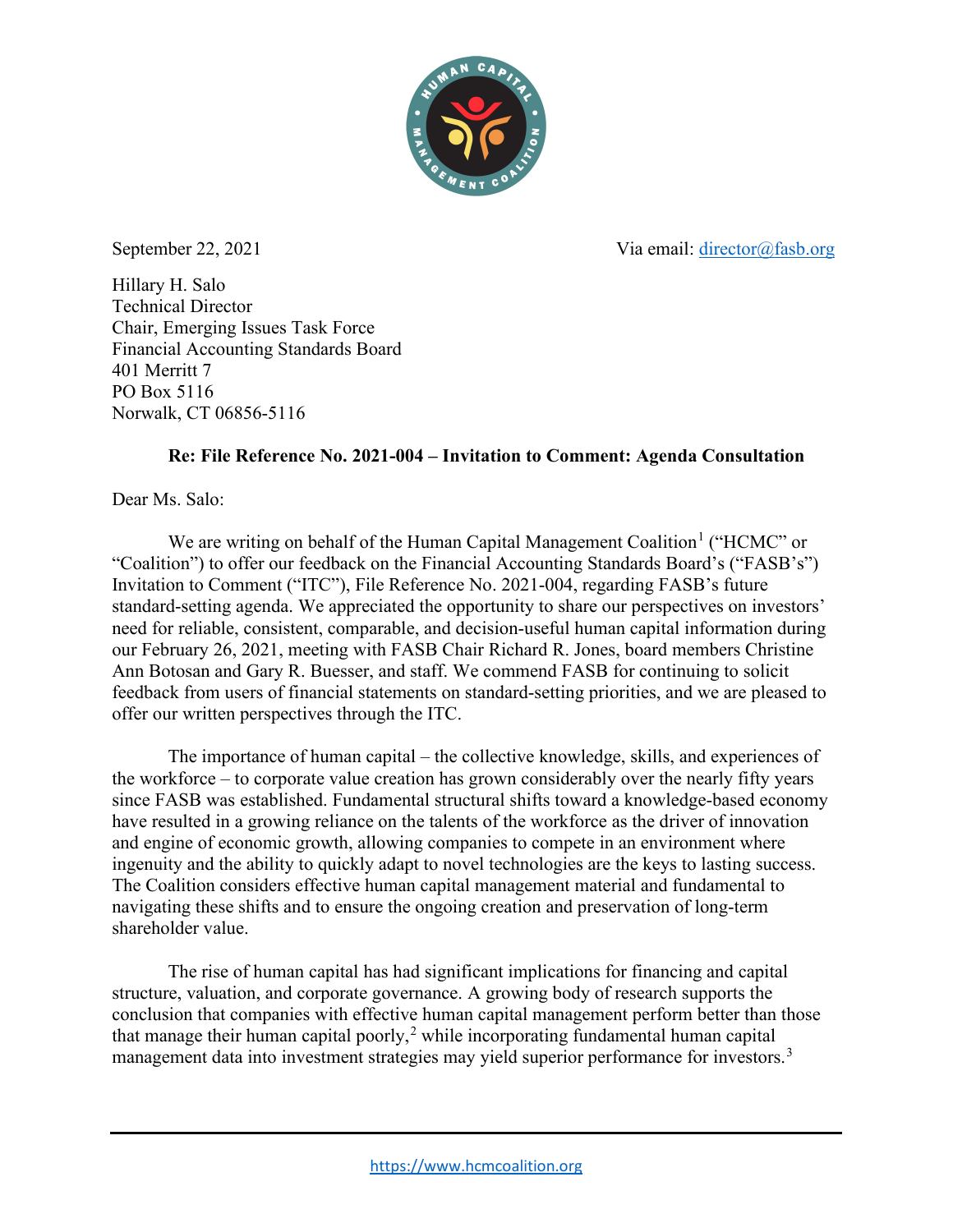Human Capital Management Coalition Response to FASB Invitation to Comment Page 2 of 8

Accordingly, we urge FASB to prioritize the incorporation of decision-useful human capital information into its technical agenda as a critical step toward further modernizing financial reporting. We believe ensuring investor access to a set of fundamental human capitalrelated disclosures—beginning with the disaggregation of workforce cost information—would fulfill FASB's mission to "provide useful information to investors and other users of financial reports"[4](#page-9-3) and satisfy FASB's technical agenda prioritization criteria, for the following reasons:

- 1. **There is an identifiable and sufficiently pervasive need to improve Generally Accepted Accounting Principles** (GAAP) by ensuring the information provided by issuers and preparers of financial reports keeps pace with current and future sources of value and risk in companies. Human capital is now a central component of company value, and it is critical that accounting standards allow investors to adequately capture the impact of the management of labor resources to better assess a company's business, risks, and prospects for investment purposes.
- 2. **There are technically feasible solutions to modernizing human capital reporting and the expected benefits of those solutions justify the relatively modest costs of change.** The human capital information we are requesting aligns with FASB's standard-setting framework and is information most companies already collect, for administrative and compliance purposes, but which is generally not available to investors. For example, labor costs could be disaggregated from Selling, General, and Administrative Expense ("SG&A") or Cost of Sales ("COS") and reported in tabular form.
- 3. **The Coalition is requesting FASB focus on foundational[5](#page-9-4) human capital information** which has an identifiable scope and constitutes the minimum information investors need to provide a baseline understanding of a company's human capital resources. This foundational information covers labor costs, workforce composition, labor variance, and workforce stability.

We believe FASB can take a meaningful first step by disaggregating workforce cost data in the financial statements.

We offer our thoughts on the specific questions posed in the ITC below:

# **I. Question 1: Please describe what type of stakeholder you (or your organization) are from…including a discussion of your background and what your point of view is when responding to this ITC.**

Established in 2013, the HCMC is a cooperative effort among a global group of 35 large institutional asset owners and asset managers representing over \$6.6 trillion in assets. As investors and stewards of capital on behalf of our beneficiaries and clients, we focus on generating returns over the long term. Asset owner members have large, complex global portfolios across multiple asset classes with a combination of active and passive mandates executed internally and through external managers that are carefully selected and monitored by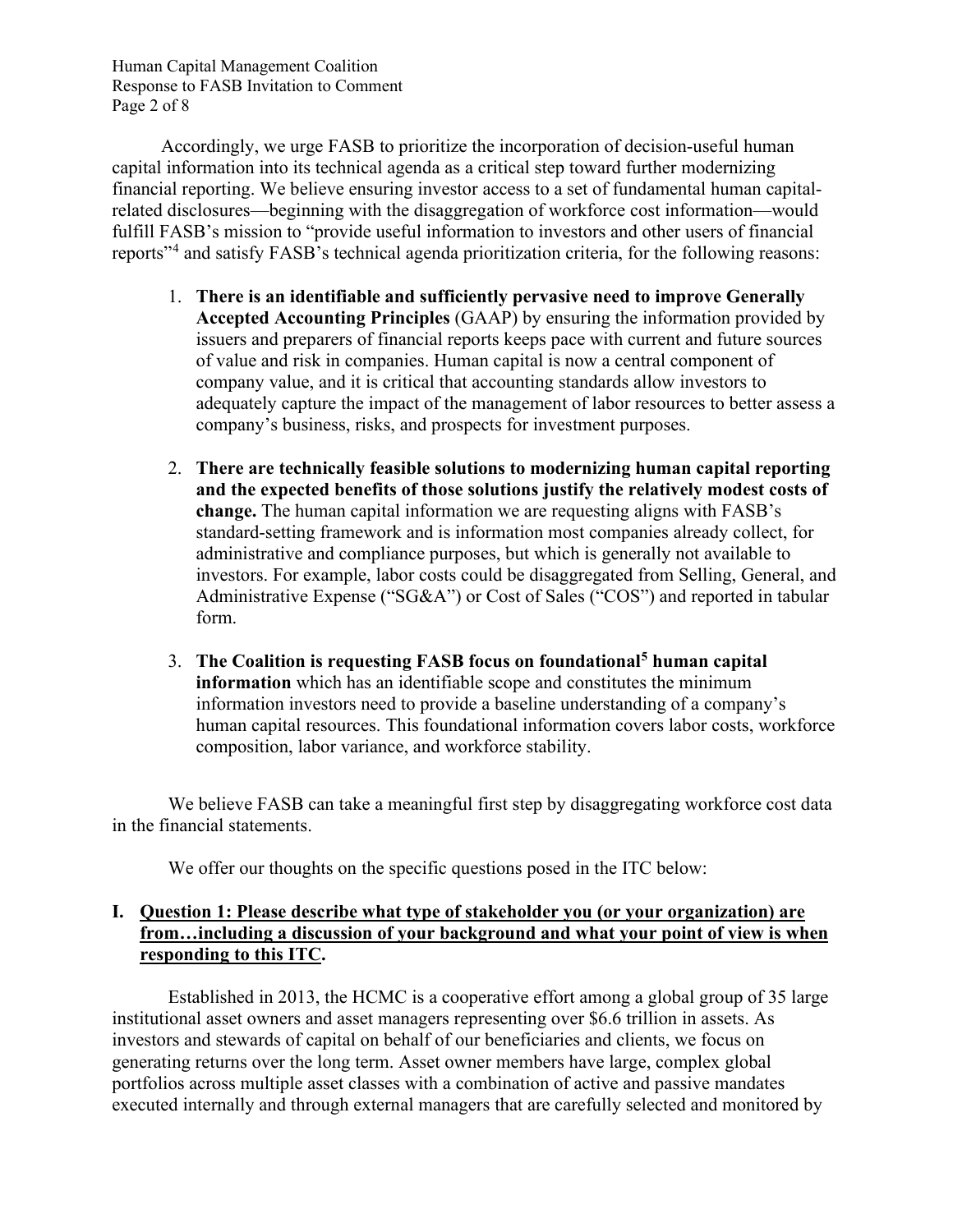Human Capital Management Coalition Response to FASB Invitation to Comment Page 3 of 8

internal investment teams. Asset manager participants typically provide investment management, research and trading, and financial data analytical services for institutional clients, including governmental bodies, public and corporate retirement and welfare benefits plans, health plans, mutual funds, foundations, and endowments.

Individuals participating in the Coalition on behalf of member organizations also represent a breadth of skills and perspectives, including portfolio managers, buy-side equity analysts, fixed income analysts, stewardship and engagement professionals, and securities lawyers; many possess various professional designations such as Chartered Financial Analyst and Certified Public Accountant.

The Coalition is co-chaired by the California State Teachers' Retirement System (CalSTRS) and the UAW Retiree Medical Benefits Trust.

#### **II. Question 6: Greater disaggregation and granularity of the types of financial reporting information described in Chapter 1 have been identified as decision useful to investors…. Which, if any, of the areas described in Chapter 1 should be a top priority for the FASB to consider requiring greater disaggregation…? Would this information be the most useful in the financial statements or in the notes to financial statements? How would this information be used to analyze a company and make capital allocation decisions?**

High-quality accounting can improve investment efficiency and affect nearly every aspect of the financing decision-making process by reducing information asymmetry and improving the overall efficacy of monitoring.<sup>[6](#page-9-5)</sup> Additionally, high-quality human capital disclosures that are reliable, clear, consistent, and comparable would lower the cost of capital for well-managed companies while allowing investors to more efficiently direct capital to its highest value use. An analysis of U.K. firms shows that companies with higher human capital reporting scores, defined as reporting that is more quant-focused with fewer words, enjoy higher operating margins, carry less debt, and generate nearly three times the economic return on human capital,<sup>[7](#page-9-6)</sup> as compared to firms with lower-quality disclosures.<sup>[8](#page-10-0)</sup>

We believe it is appropriate for FASB to act in the near term to improve the utility of financial reporting to investors by incorporating human capital information that is both foundational and decision-useful.

#### *A. There is an Identifiable and Sufficiently Pervasive Need to Improve Human Capital Disclosures: Despite Growing Evidence of a Clear Relationship Between Human Capital Management Skill and Performance, Investors Cannot Obtain Reliable, Decision-Useful Information to Assess Human Capital Management Performance.*

Despite its value, only 15 percent of S&P 500 firms report workforce cost data, in contrast to the 100 percent of FTSE 100 firms providing that information; the difference reflects the fact that workforce cost data is not required for U.S. filers but is for companies filing under IFRS standards.<sup>[9](#page-10-1)</sup> Critically, the same research found that over 80 percent of firms in the UK's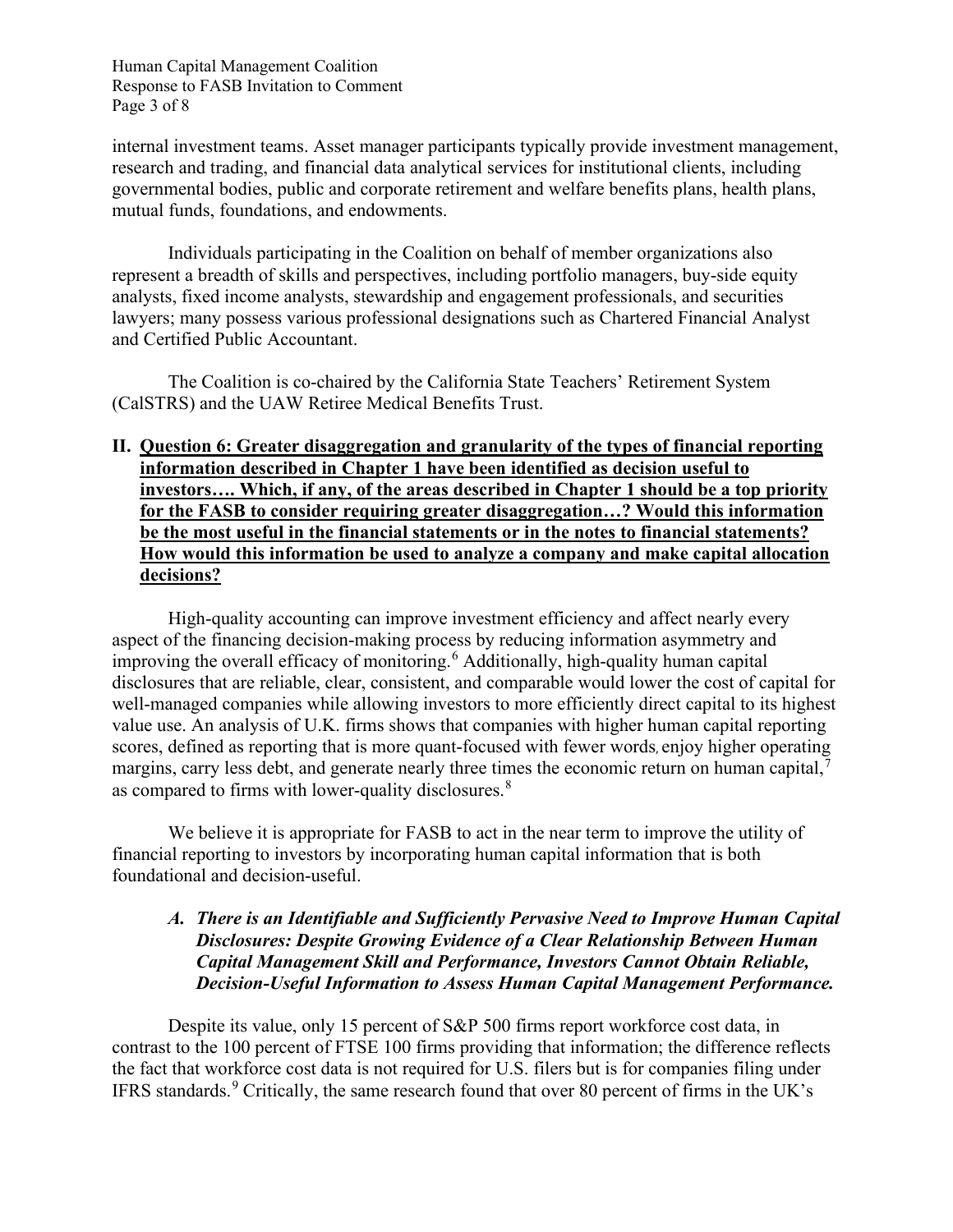Human Capital Management Coalition Response to FASB Invitation to Comment Page 4 of 8

FTSE 100 spend more on salaries and benefits than their formally stated audited level of materiality,  $^{10}$  $^{10}$  $^{10}$  and "[h]alf [of] FTSE 100 firms exceed this materiality level by greater than a factor of 20, underlying the fiduciary requirements of greater transparency relating to the disclosure of human capital practices...."<sup>[11](#page-10-3)</sup>

Researchers from Harvard Business School's Accounting and Management Unit examined various dimensions of intangible human capital investment embedded in a firm's personnel expense.<sup>[12](#page-10-4)</sup> They found that  $(1)$  personnel expense is positively associated with characteristics of human-capital intensive firms and employee productivity growth; and (2) personnel expense has a positive pricing coefficient, implying that the market recognizes some of its variation. The authors also found that long-short portfolios constructed based on both the quantity and quality of human capital investments (based on total personnel expense) produced statistically significant annualized abnormal returns, providing important evidence of *accurate* human capital measurement to valuation. Based on these findings, the authors observe, "The evidence supports the notion that markets fail to fully account for the intangible asset value generated by personnel expenses."[13](#page-10-5) 

Numerous financial analysts and academics have acknowledged that the lack of a comparable source for standardized human capital information forces key actors in the investment process to rely on limited approximations of critical data that are often costly, inefficient, and unreliable.<sup>[14](#page-10-6)</sup> Professor Shiva Rajgopal, the Roy Bernard Kester and T.W. Byrnes Professor of Accounting and Auditing at Columbia Business School, commented that analysts and researchers are forced to rely on crude workarounds to fill the human capital reporting gap, such as using Glassdoor, Indeed, and LinkedIn to create proxies for needed human capital disclosures to "guestimate what a company's labor costs are."<sup>[15](#page-10-7)</sup> Professor Rajgopal notes that labor cost data is a proxy for fixed cost, continuing "if I don't know fixed cost, I don't know operating leverages at companies. This is like Finance 101."[16](#page-10-8)

In a recent letter to the U.S. Securities and Exchange Commission ("SEC") urging the SEC to focus on human capital data availability,  $17$  asset manager and HCMC member Calvert Research and Management ("Calvert") similarly reported that since retention and turnover data is typically unavailable but is financially material, Calvert's analysts have developed various proxies for turnover that are narrowly scoped to a particular industry or type of employee, and therefore limited in application.<sup>[18](#page-10-10)</sup>

These roundabout attempts by investors to obtain actionable human capital information from U.S. public companies underscore the value of this information to the broader capital markets. It would be far more efficient for companies to provide human capital information directly and for investors to have access to reliable information that has undergone rigorous assurance consistent with other fundamental financial data.

A recent letter from the CFA Institute to the SEC further underscores the importance of closing this disclosure gap: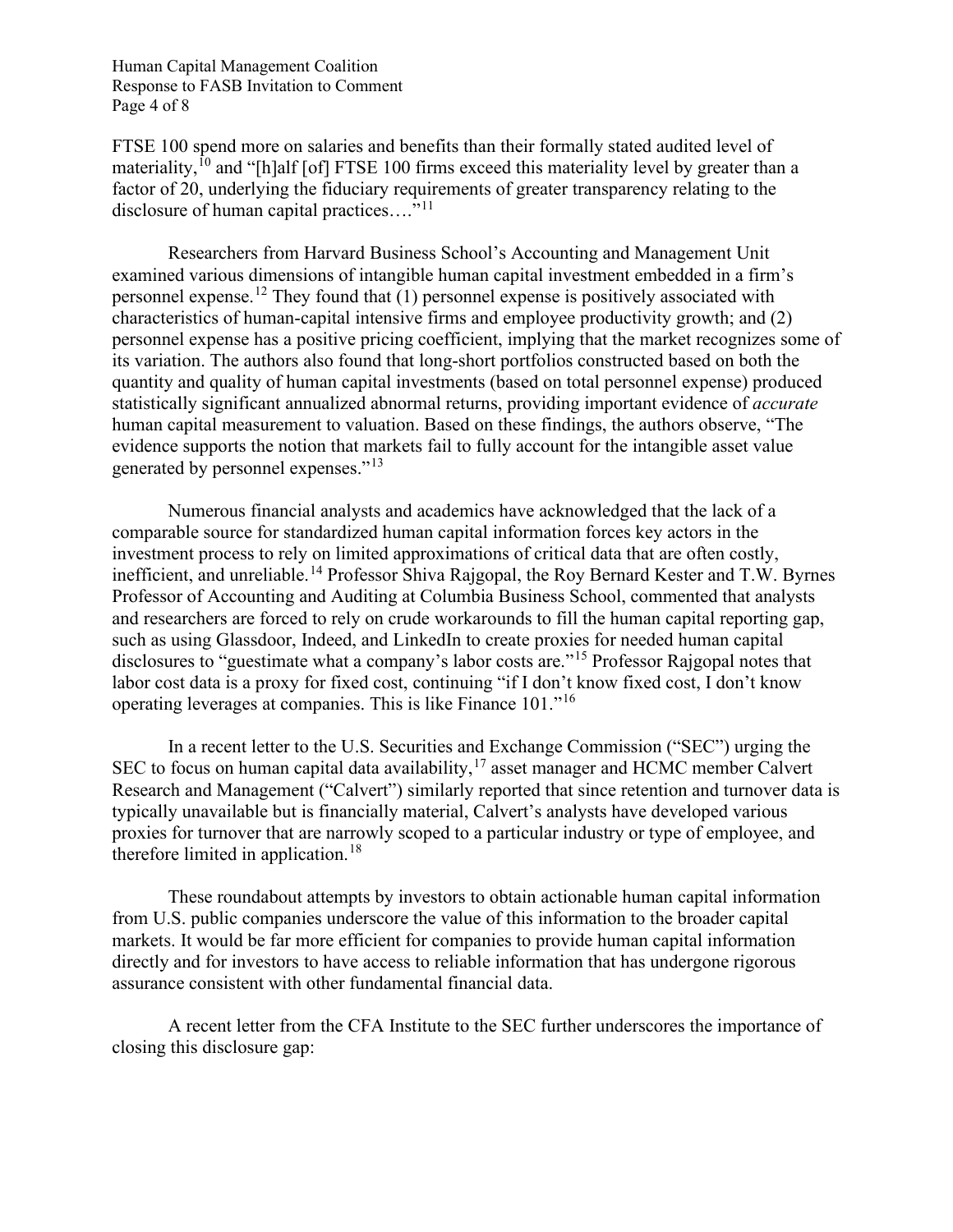Investors are working with a 19th century manufacturing accounting model in a 21st century service-oriented, global, intangibles-based economy that makes it challenging to factor the emerging risks into a recognition and measurement mechanism within financial statements that is value relevant. Our view is that the accounting model does not provide a suitable framework for the information investors need.<sup>[19](#page-10-11)</sup>

#### *B. There are Technically Feasible Solutions to Modernizing Human Capital Reporting and the Perceived Benefits of Those Solutions Justify the Relatively Modest Costs of Change. As an Initial Step, FASB Should Provide More Granular Information on Labor Costs by Disaggregating Total Workforce Costs from SG&A and Cost of Sales as Footnote Disclosure in Tabular Form.*

The Coalition proposes FASB focus in the near-term on disaggregating components of total workforce cost, which are generally already included in SG&A and COS. This information should be presented in a way that evinces a discernable through-line from the company's audited financial reports to issuer disclosures, with key components provided in tabular form in a footnote. Currently, GAAP does not require this type of disclosure.

Components of total workforce cost should include a line-item breakdown of total employee compensation (salaries/wages, benefits such as health care, employer's contribution to Medicare and Social Security, value of equity-based compensation, commissions and bonuses, perquisites, overtime, severance payments, and retirement) and, separately, training and development expenses. The presentation should also provide a clear delineation between costs for full time, part time, and contingent<sup>[20](#page-10-12)</sup> workers to ensure companies are capturing the full breadth of labor resources used during the reporting period. One starting point FASB may consider is *IFRS International Accounting Standard (IAS) 19: Employee Benefits*, which requires companies to report the total value of salaries, bonuses, and pension benefits. Other tabular disclosure examples that may be useful in developing a standard for U.S. filers include TUI Group's 2020 Annual Report<sup>[21](#page-10-13)</sup> and the International Organization for Standardization's Human Resource Management reporting standard.<sup>[22](#page-10-14)</sup>

We believe total workforce cost information can be collected, measured and reported at reasonable cost to companies, over specific time periods. Workforce cost data is quantitative and universally applicable to all companies, making it well-suited for a tabular presentation to ensure consistency, clarity and comparability for efficient collection, analysis, and benchmarking by investors and other primary users of financial statements.

Recent academic modelling conducted on behalf of the Embankment Project on Inclusive Capitalism<sup>[23](#page-10-15)</sup> and provided in a letter to the SEC Investor Advisory Committee<sup>[24](#page-10-16)</sup> on the relative value of labor cost data estimates that only a small increase in operating performance (several basis points) would be required to cover any additional costs incurred through human capital disclosure. Importantly, most firms already undertake "significant" audits of payroll systems, thereby reducing the need to expend additional costs for reporting purposes.<sup>[25](#page-10-17)</sup> Further, U.S. filers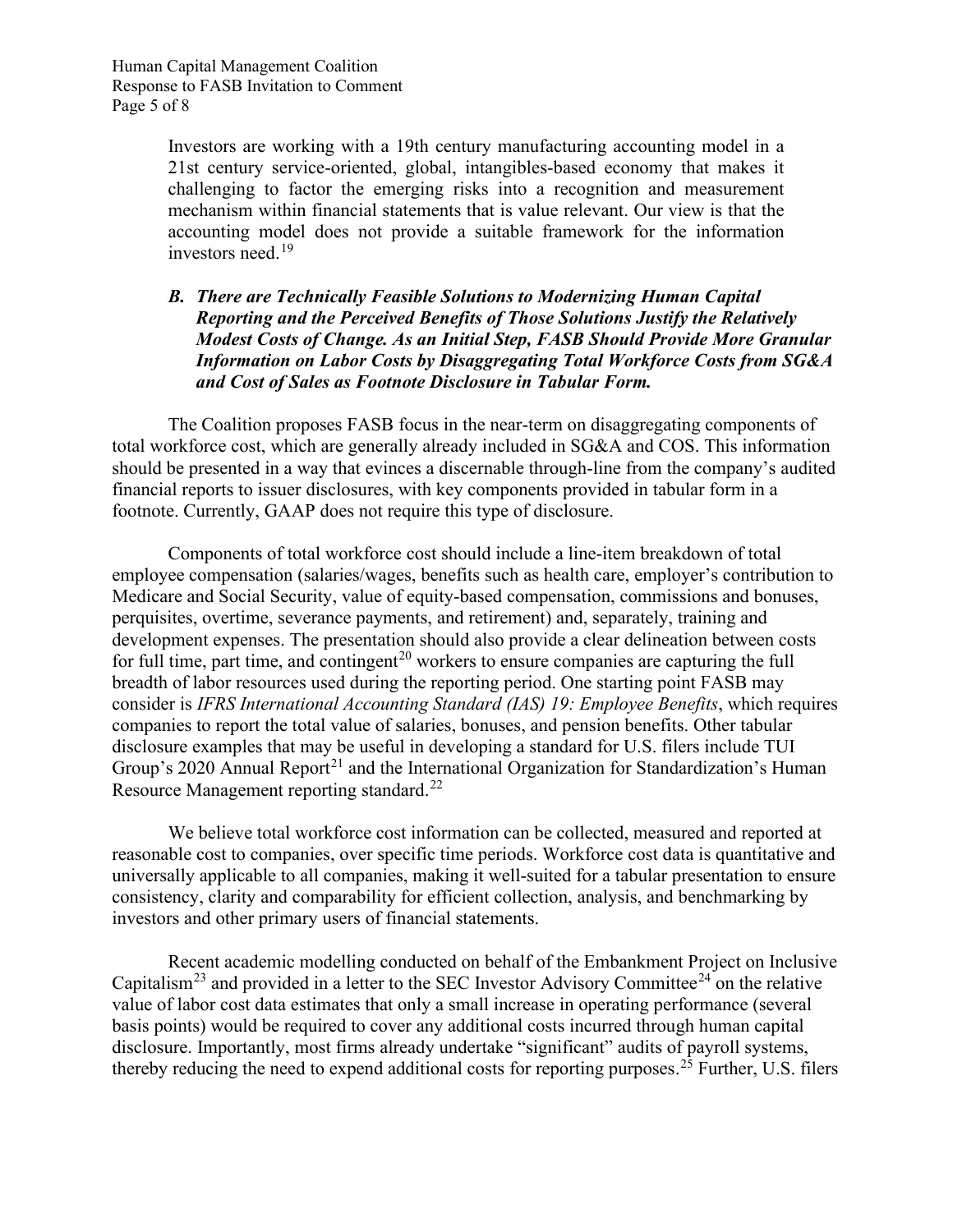Human Capital Management Coalition Response to FASB Invitation to Comment Page 6 of 8

already collect workforce cost data to satisfy mandated proxy statement reporting of the CEO-tomedian worker pay ratio. $26$ 

These relatively negligible administrative costs of providing workforce cost data are eclipsed by the anticipated economic returns generated from decision-useful human capital disclosure, including higher-quality workforce cost data, by orders of magnitude.

## *C. Investors and Other Users of Financial Statements Will Use Workforce Cost Data for Investment Analysis and Decision-Making.*

Investors demand fundamental decision-useful information about human capital to understand and evaluate how well a company manages its investments, and to identify, assess, and incorporate emerging risks into financial analysis and decision-making.<sup>[27](#page-11-0)</sup> For example, workforce cost data can provide a line of sight into the efficiency of each dollar invested in human capital through various productivity measurements such as return on investment ("ROI") and return on invested talent<sup>[28](#page-11-1)</sup> ("ROIT"). One accounting expert observed that portfolio managers understand the materiality of human capital in their fair value calculations and are consequently factoring in human capital data points to their analysis (to the extent practicable, considering the dearth of high-quality data).<sup>[29](#page-11-2)</sup>

Calvert reported that disaggregated workforce cost data "would provide better transparency and allow investors to more clearly understand how the costs associated with human capital management impact financial performance," providing various applications of disaggregated workforce data as part of the firm's fundamental investment analysis and decisionmaking:

Examples of workforce costs that would be useful to inform our analysis include wages (as well as wage differences by workforce categories, ideally with industryspecific job classifications, and gender/ethnic wage differences), benefit costs (such as health care and mental wellness costs and retirement plan costs), and other employee expenses (such as recruiting costs, training costs, and separation costs). Training or reskilling/upskilling and associated costs, for instance, are an important component in understanding the costs associated with innovation, change, and other strategic company initiatives. It would also be useful to understand how a company compensates its employees, through data on straight salary versus bonuses, commissions, equity, or other forms of compensation. We would then use this information to further assess how compensation aligns with company strategy, how companies reward performance, and how compensation might relate to other human capital metrics such as employee turnover and retention.<sup>[30](#page-11-3)</sup>

## **III.Question 4: Are there any financial reporting topics beyond those in this ITC that should be a top priority for the Board to address?**

It is important for investors to have the necessary tools to understand the impact of a firm's decision-making on its human capital, and we propose three additional disclosures we view as critical in placing workforce cost information in context.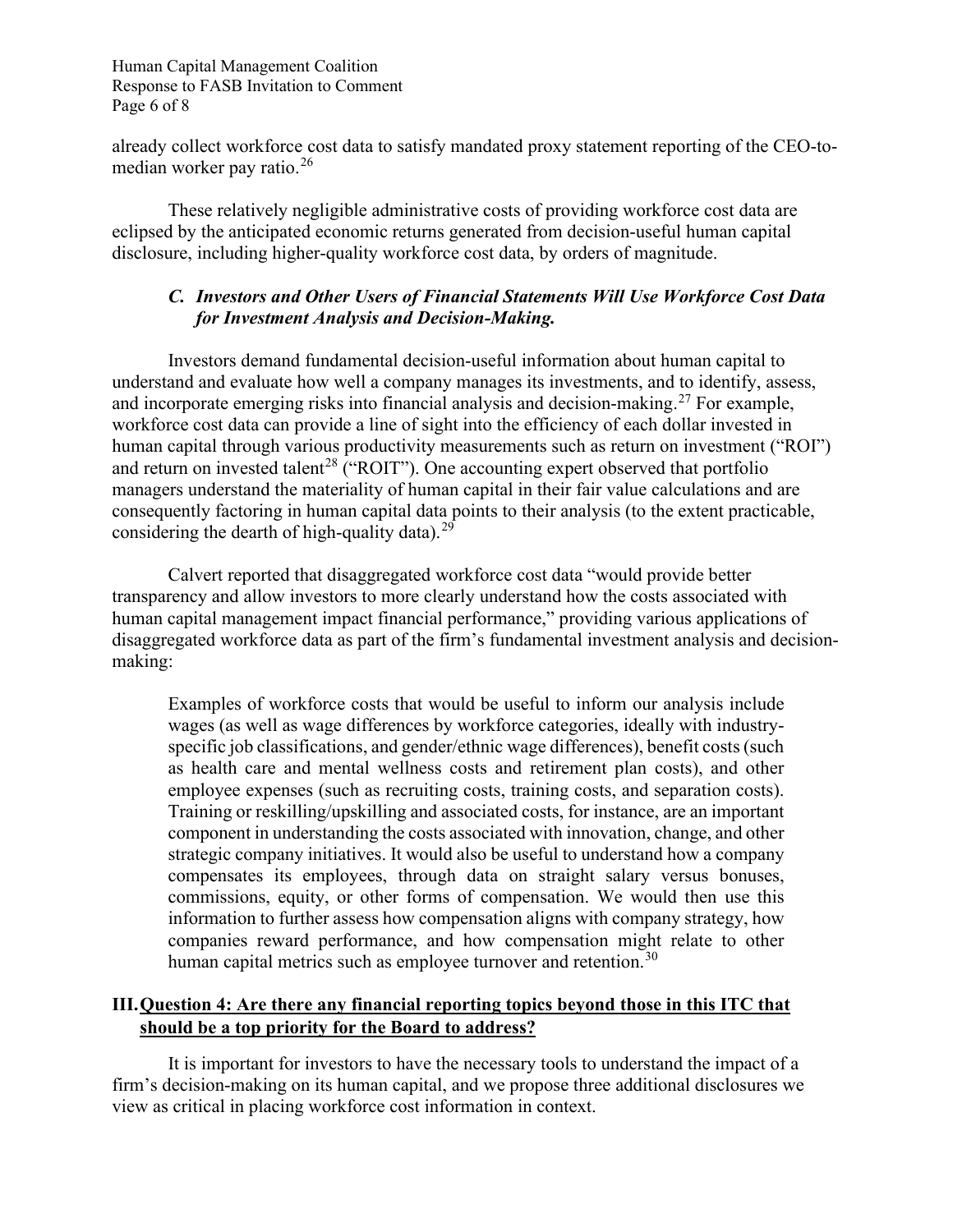Human Capital Management Coalition Response to FASB Invitation to Comment Page 7 of 8

In 2020 and 2021, a subcommittee of the  $HCMC<sup>31</sup>$  $HCMC<sup>31</sup>$  $HCMC<sup>31</sup>$  led by Legal and General Investment Management and the Ohio Public Employees' Retirement System, held dialogues<sup>[32](#page-11-5)</sup> with 13 asset managers representing \$31 trillion in collective assets, to better understand the extent to which the firms currently use human capital data for investment analysis and decision-making, and, specifically, whether they would use the four data points the Coalition has identified as foundational. These metrics include:

- **1. Total cost of the workforce**;
- **2. The number of people employed by the issuer**, broken down by full-time and parttime employees along with contingent workers who produce its products or provide its services (independent contractors, supplied through subcontracting relationship, temporary employees, etc.);
- **3. Turnover** or comparable workforce stability metric; and
- **4. Workforce diversity data**, including diversity by seniority, sufficient to understand the company's efforts to access and develop new sources of human capital and any strengths or weaknesses in its ability to do so.

Based on the team's dialogues, 11 out of 13 managers, or approximately 85 percent, would use all four foundational data elements in their investment analysis and decision-making. The other two managers stated they would use three out of the four metrics.<sup>[33](#page-11-6)</sup>

All four foundational disclosures also have received broad support from investors.<sup>[34](#page-11-7)</sup> We therefore propose FASB consider including workforce headcount, turnover, and diversity data, as defined above, in its future standard-setting agenda.

The abrupt crisis of the COVID-19 pandemic highlighted the lack of information and context in understanding how companies are confronting the realities of remote work, furloughs, layoffs, and potential changes to their business models related to the use of its workforce. The pandemic also spotlighted the importance of having policies that protect employees and invest in their well-being. For months, companies have grappled with how to adapt their human capital management to retain their workforces, provide safe workplaces, accommodate remote workers, and respond to disruptions in supply chains.<sup>[35](#page-11-8)</sup>

Some examples of where human capital disclosures would have been helpful to investors' understanding of the pandemic's impacts include:

• Amazon's announcements<sup>[36](#page-11-9)</sup> in the spring and fall of 2020 that it would fill 175,000 and 100,000 new positions, respectively, to meet COVID-19 demand, without *turnover* or absenteeism data to help determine whether it was replacing or expanding its workforce. Data reported in national media suggests that Amazon may experience approximately 150 percent turnover per year, or at least twice the turnover of peers in the retail and logistics industries.<sup>[37](#page-11-10)</sup>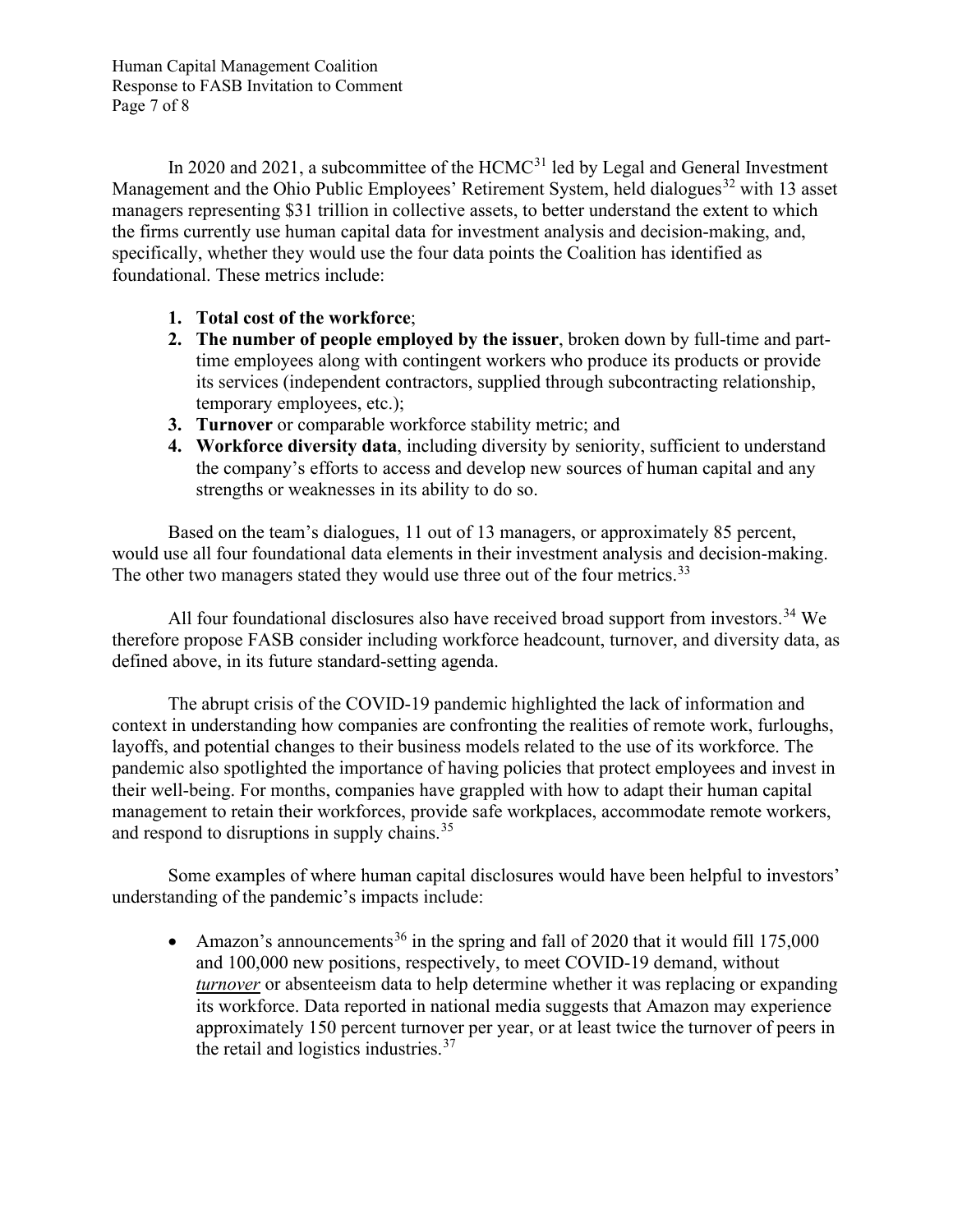Human Capital Management Coalition Response to FASB Invitation to Comment Page 8 of 8

- Announcement<sup>[38](#page-11-11)</sup> from Walgreens that it would lay off 4,000 workers just four months after announcing<sup>[39](#page-11-12)</sup> it would hire 9,500 workers, without *total workforce headcount* (FT, PT, *and* contingent), *total workforce cost*, and *turnover data***.** This information would have allowed investors to appropriately evaluate layoff news, which led to a 9 percent decline in the stock's value.
- CVS Health's March 2020 announcement<sup>[40](#page-11-13)</sup> that it would expand employee benefits, including bonuses and extended sick leave and childcare benefits, in order to attract and retain workers. However, the company did not disclose the total expenditures for the initiative or its *total workforce costs*, making it difficult for investors to gauge whether these hiring and retention initiatives were meaningful and effective.
- McDonald's announced "New U.S. Covid-19 Safety Precautions"<sup>[41](#page-11-0)</sup> on July 24, 2020, to "[protect] the health and well-being of our and our franchisees' employees and customers." Four days later, McDonald's reported its  $Q2 2020$  financials,  $42$  showing a \$20.4 million decline in operating margins for its 303 U.S. company-owned restaurants, reflecting "incremental COVID-19 expenses incurred for employee related costs, personal protective equipment, signage and other restaurant costs." It did not report similar data on COVID-19-related expenses for its 12,953 franchised stores and restaurants. Without information on *total workforce costs*, investors could not evaluate the impact of COVID-19 employee protection protocols in context in terms of the company's response and current and expected financial impact.

As the economy teeters toward recovery from pandemic-era lockdowns and economic disruptions, labor costs and labor availability have emerged as key concerns across the economy. The realities of this "new normal" may require firms to increase workforce spending or implement innovative strategies, such as leveraging new technologies, to ensure adequate labor resources and continued performance for investors.[43](#page-11-15)

\* \* \*

The HCMC appreciates the opportunity to provide the FASB with this letter of recommendation and response to its ITC, and we look forward to working with you to shape and refine workforce cost disclosures as well as other foundational human capital information as outlined above. If you have any questions, or need anything further, please do not hesitate to contact Mary Hartman Morris, Co-Chair of the HCMC and Investment Officer for the California State Teachers' Retirement System, at (916) 664 2092 or via email at [mmorris@calstrs.com,](mailto:mmorris@calstrs.com) or Cambria Allen-Ratzlaff, Co-Chair of the HCMC and Corporate Governance Director for the UAW Retiree Medical Benefits Trust, at (734) 929-5789 or via email at [callen@rhac.com.](mailto:callen@rhac.com)

Respectfully submitted,

The Human Capital Management Coalition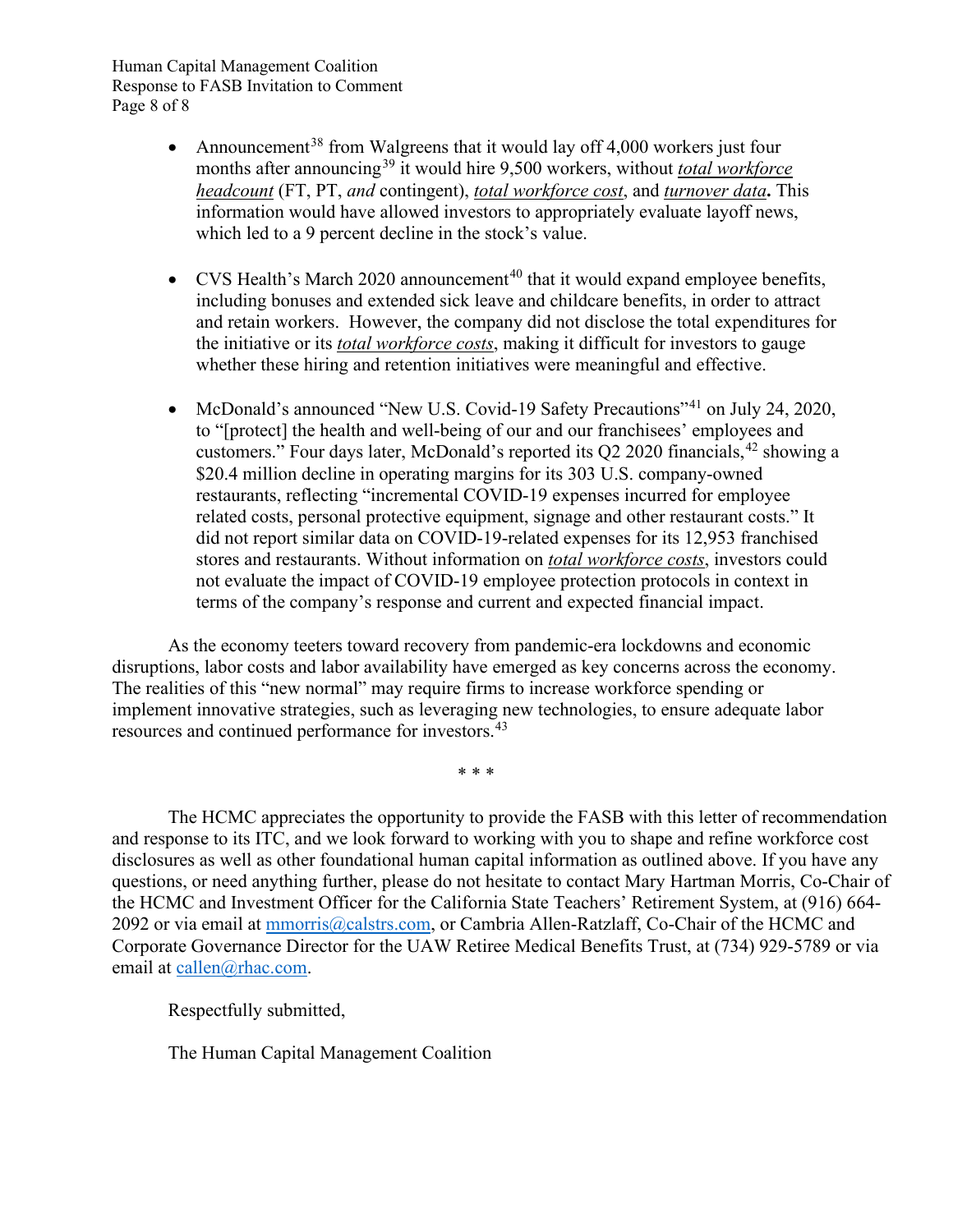<sup>2</sup> *See, e.g.,* Aaron Bernstein and Larry Beeferman, *The Materiality of Human Capital to Corporate Financial Performance*, Pensions and Capital Stewardship Project, Labor and Worklife Program, Harvard Law School (Apr. 2015), [https://lwp.law.harvard.edu/files/lwp/files/final\\_human\\_capital\\_materiality\\_april\\_23\\_2015.pdf](https://lwp.law.harvard.edu/files/lwp/files/final_human_capital_materiality_april_23_2015.pdf) (Review of 92 studies assessing traditional financial performance indicators widely used by institutional investors finds positive correlations between human capital management and total shareholder return, return on assets, return on earnings, return on investment, return on capital employed, profitability and Tobin's Q); Mark Huselid, *The Impact of Human Resource Management Practices on Turnover, Productivity, and Corporate Financial Performance*, Academy of Management Journal (1995): 635-672, [http://www.markhuselid.com/pdfs/articles/1995\\_AMJ\\_HPWS\\_Paper.pdf](http://www.markhuselid.com/pdfs/articles/1995_AMJ_HPWS_Paper.pdf) (finding that certain combinations of high-performance workplace practices were associated with statistically significant increases in productivity, Tobin's Q and gross rate of return on capital); Mark Huselid and Brian Becker, *The Strategic Impact of High Performance Work Systems*, at 2 (Aug. 25, 1995),

[http://www.bhbassociates.com/docs/articles/1995\\_Strategic\\_Impact\\_of\\_HR.pdf](http://www.bhbassociates.com/docs/articles/1995_Strategic_Impact_of_HR.pdf) (high performance workplace practices have a statistically significant positive effect on firm performance); Brian Becker and Barry Gerhart, *The Impact of Human Resource Management on Organizational Performance: Progress and Prospects*, Academy of Management Journal Vol. 39, No. 4, at 797 (1996)[, https://doi.org/10.5465/256712](https://doi.org/10.5465/256712) ("In sum, at multiple levels of analysis there is consistent empirical support for the hypothesis that HR can make a meaningful difference to a firm's bottom line.").

<sup>3</sup> *See, e.g.,* Mattias Regier and Ethan Rouen, *The Stock Market Valuation of Human Capital Creation*, Harvard Business School Accounting & Management Unit Working Paper No. 21-047 (Oct. 2, 2020),

[https://www.hbs.edu/ris/Publication%20Files/21-047\\_0369ca63-540e-4f5c-bd38-87ac8953ea24.pdf](https://www.hbs.edu/ris/Publication%20Files/21-047_0369ca63-540e-4f5c-bd38-87ac8953ea24.pdf) (hereinafter "Regier and Rouen") (Long-short portfolios based on human capital creation efficacy produced annualized abnormal returns of 4.0-5.4%. Portfolios formed on the combination of efficacy and opportunities produce the strongest annualized abnormal returns of 6.3-9.3%.); Morgan Stanley Investment Management Counterpoint Global Insights, *Culture Quant Framework* (Jan. 2021)[, https://mgstn.ly/2XgLsn6,](https://mgstn.ly/2XgLsn6) hereafter "MSIM Counterpoint Global Insights" (Examination of employee retention at 2,000 publicly-traded companies over a 10-year period found companies with better employee retention saw cumulative stock returns that were 25 percent higher, or 2.8 percent annualized, than those with the lowest retention. Research also showed predictive association between a YoY increase (decrease) in employee retention and positive (negative) alpha generation in the subsequent year.); Laurie Bassi and Dan McMurrer, *Human Capital Management Predicts Stock Prices*, at 1 (Jun. 2010), [https://mcbassi.com/wp/wp](https://mcbassi.com/wp/wp-content/uploads/2018/07/HCMPredictsStockPrices.pdf)[content/uploads/2018/07//HCMPredictsStockPrices.pdf](https://mcbassi.com/wp/wp-content/uploads/2018/07/HCMPredictsStockPrices.pdf) (Two portfolios of large capitalization companies launched in 2001 and 2003 using criteria related to training and employee development outperformed the S&P 500 on an annualized basis by 3.1% and 4.4%, respectively, through May 25, 2010. Four other portfolios launched in 2008,

selected using a wider variety of HCM factors including commitment to talent management, also outperformed the S&P 500 through May 25, 2010, on an annualized basis to varying degrees, from 0.1% to 11.9%.).

<sup>4</sup> FASB In Focus, *Invitation to Comment: Agenda Consultation* (Jun. 24, 2021)[, https://bit.ly/2VBiA8B](https://bit.ly/2VBiA8B) at 2. <sup>5</sup> The HCMC considers the following human capital disclosures foundational: (1) total cost of the workforce; (2) number of employees (separated by full time, part time, and contingent labor); (3) turnover; and (4) diversity data, including diversity by levels of seniority within the firm. A description of the components of total workforce cost is provided beginning on p. 5 above, and a more detailed list of all four foundational disclosures is available on p. 7. <sup>6</sup> *See, e.g.,* Catherine Shakespeare, *Reporting matters, the real effects of financial reporting on investing and financing decisions*, Accounting and Business Research 50:5 (Jun. 26, 2020) at 425-441,

<https://www.tandfonline.com/doi/full/10.1080/00014788.2020.1770928> (presenting an overview of research on impact of financial reporting on investing and financing decision made by firms, showing that "[a]ccounting can improve investment efficiency and affect nearly every aspect of the financing decision by reducing information asymmetry and improving monitoring.").

<sup>7</sup> *See, Letter from Anthony Hesketh*, Lancaster University Management School, to Anne Sheehan, Chairman, Investor Advisory Committee, U.S. Securities and Exchange Commission, regarding Recommendation from the Investor-as-Owner Subcommittee on Human Capital Management Disclosure Presented at the March 28, 2019, IAC Meeting (Mar. 21, 2019), at 2-4 and Appendix, [https://www.sec.gov/comments/265-28/26528-5180428-183533.pdf.](https://www.sec.gov/comments/265-28/26528-5180428-183533.pdf)

<sup>&</sup>lt;sup>1</sup> Established in 2013, the HCMC is a cooperative effort among 35 large asset owners and asset managers representing over \$6.6 trillion in assets to further elevate human capital management as a critical component in company performance and in the creation of long-term value. More information about the Coalition, including a current list of members, is available a[t https://www.hcmcoalition.org.](https://www.hcmcoalition.org/)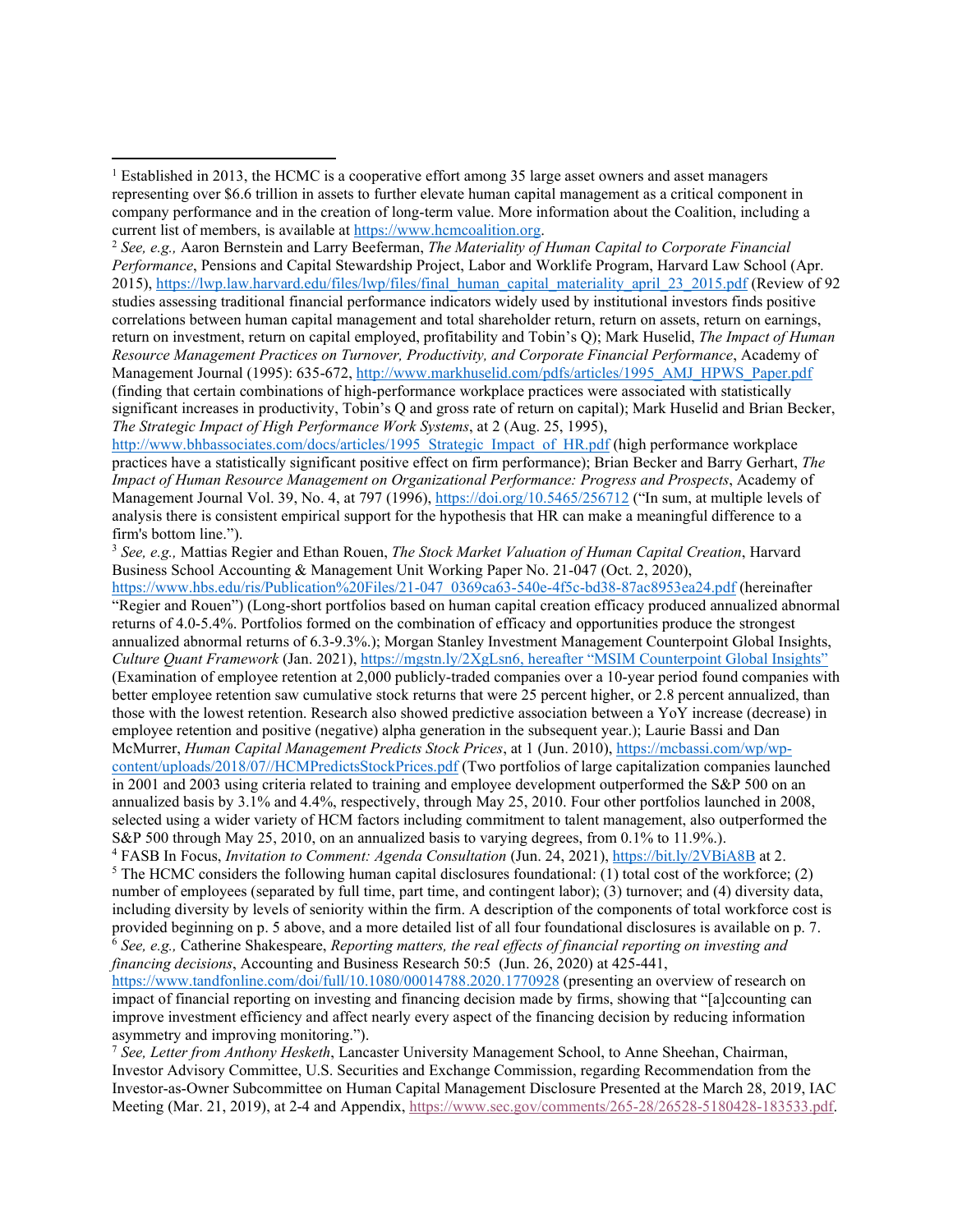("Hesketh IAC Letter") (Presenting empirical research generated for the Embankment Project for Inclusive Capitalism analyzing over 2,000 public reporting documents from 700 firms from 2012-2017, including financial statements and other SEC disclosures, quantifying the value of human capital management disclosure.). <sup>8</sup> Hesketh also found that S&P 500 firms disclosing material human capital information (such as workforce cost)

<span id="page-9-0"></span>outperformed non-disclosing firms from 2012-2017, as measured by mean excess return and the Sharpe Ratio. *See Ibid.*, Appendix at 12.

<span id="page-9-1"></span><sup>9</sup> *Ibid.* at 3 ("In line with *International Accounting Standard IAS 19*, it has been compulsory for firms in the European Union (EU) since 1998 to report their total human capital costs in relation to salaries, bonuses and pension benefits.").

<sup>10</sup> *Ibid.* 

<sup>11</sup> *Ibid.*

<sup>12</sup> *See FN2*, *Regier and Rouen*, at 1 ("As defined in IAS 19, ["personnel expense" or "personnel expenditure"] includes, among others, the costs for hiring, wages, salaries and bonuses, social security and insurance costs, costs for employee training and development, perquisites like catering and work wear, and post-termination benefits."). <sup>13</sup> *Ibid.* at 22-23.

<sup>14</sup> *See, e.g.*, Jack Ciesielski, *In Search of Practical Information*, Barron's (Oct. 12, 2013) ("Managers like to say that 'our greatest assets are our people,' yet they tell their shareholders nothing about the total cost of those greatest assets – until they are eliminated in restructuring actions."); Shivaram Rajgopal, *Why the Public Reporting Model is Broken and How to Fix it*, Fortune (Jan. 24, 2020) ("[L]abor costs . . . are tangled up in every functional line item on the income statement where labor is employed, leaving pieces to a puzzle scattered throughout a disclosure. . . .Very few U.S. firms gather the puzzle pieces together for the investigating investor or analyst to provide a cohesive, total picture of labor costs, stripped away from function.").

<span id="page-9-2"></span><sup>15</sup> *Stakeholder Capitalism and ESG with Professor Shiva Rajgopal*, Voice of Corporate Governance (Nov. 19, 2020), available throug[h https://www.cii.org/podcasts/](https://www.cii.org/podcasts/) (subscription required) ("One of the distressing things to me as a fundamental analyst is that only 15 percent of American companies actually tell us what their labor costs are, which to me is astonishing.").

<sup>16</sup> *Ibid.*

<sup>17</sup> *Letter from John Streur*, President and CEO of Calvert Research and Management, to Hon. Gary Gensler, Chair, U.S. Securities and Exchange Commission regarding Human Capital Disclosure ("Calvert Letter") (Aug. 30, 2021), 5, [https://www.sec.gov/comments/climate-disclosure/cll12-9190246-249462.pdf.](https://www.sec.gov/comments/climate-disclosure/cll12-9190246-249462.pdf) 18 *Calvert Letter* at 5 ("Since retention and turnover data is not widely available but has been determined to be

financially material, Calvert analysts have developed proxies for turnover to support our analysis of companies and their ESG performance. One example of such a proxy is an in-house proprietary indicator that was developed for the real estate sector to measure and track the forfeiture of stock option grants in order to glean the level of professional turnover at companies that offer stock options as a component of compensation. There are obvious limitations to this approach, as it would not apply to sectors and companies where stock options are not a component of compensation. Having a standardized, publicly reported metric for turnover would enhance our ability to more directly measure performance of this important human capital management factor across all sectors.").

<span id="page-9-3"></span><sup>19</sup> Letter from Sandra J. Peters, Senior Head of Global Financial Reporting Policy Advocacy, CFA Institute, to the Hon. Gary Gensler, Chair, U.S. Securities and Exchange Commission, responding to the Commission's Request for Public Input on Climate Change Disclosures (Jul. 31, 2021), [https://www.sec.gov/comments/climate-](https://www.sec.gov/comments/climate-disclosure/cll12-9104674-246948.pdf) $\frac{\text{disclosure/ell12-9104674-246948.pdf}}{\text{20*} \text{Contingent}}$  may include (but is not limited to) independent contractors and so-called "gig" workers. FASB may

<span id="page-9-4"></span>consider defining "independent contractor" using the ABC test (*s*ee, *e.g., Dynamex Operations West, Inc. v. Superior Court*, 4 Cal.5th 903 (Cal. 2018)) or a definition covering all natural persons whose income is reported by a company to the IRS on a 1099 form.<br><sup>21</sup> See Staff Costs presentation in TUI AG Annual Report (2020), 176, https://bit.ly/3tzTun3.

<span id="page-9-5"></span>

<sup>22</sup> ISO 30414:2018: *Human resource management* – *Guidelines for internal and external human capital reporting* (2018),  $\frac{https://www.iso.org/standard/69338.html}{https://www.iso.org/standard/69338.html}$ .

<sup>23</sup> *Coalition for Inclusive Capitalism and EY*, The Embankment Project for Inclusive Capitalism (EPIC) (2018), https://www.coalitionforinclusivecapitalism.com/epic/.

<span id="page-9-6"></span><sup>24</sup> See Hesketh IAC Letter (providing robust evidence for deeper and wider human capital disclosure).<br><sup>25</sup> Hesketh IAC Letter at 4.

<sup>26</sup> See final pay ratio rule [\(https://www.sec.gov/rules/final/2015/33-9877.pdf\)](https://www.sec.gov/rules/final/2015/33-9877.pdf), SEC staff interpretive guidance [\(https://www.sec.gov/rules/interp/2017/33-10415.pdf](https://www.sec.gov/rules/interp/2017/33-10415.pdf) and [https://www.sec.gov/divisions/corpfin/guidance/regs-](https://www.sec.gov/divisions/corpfin/guidance/regs-kinterp.htm#128c.01)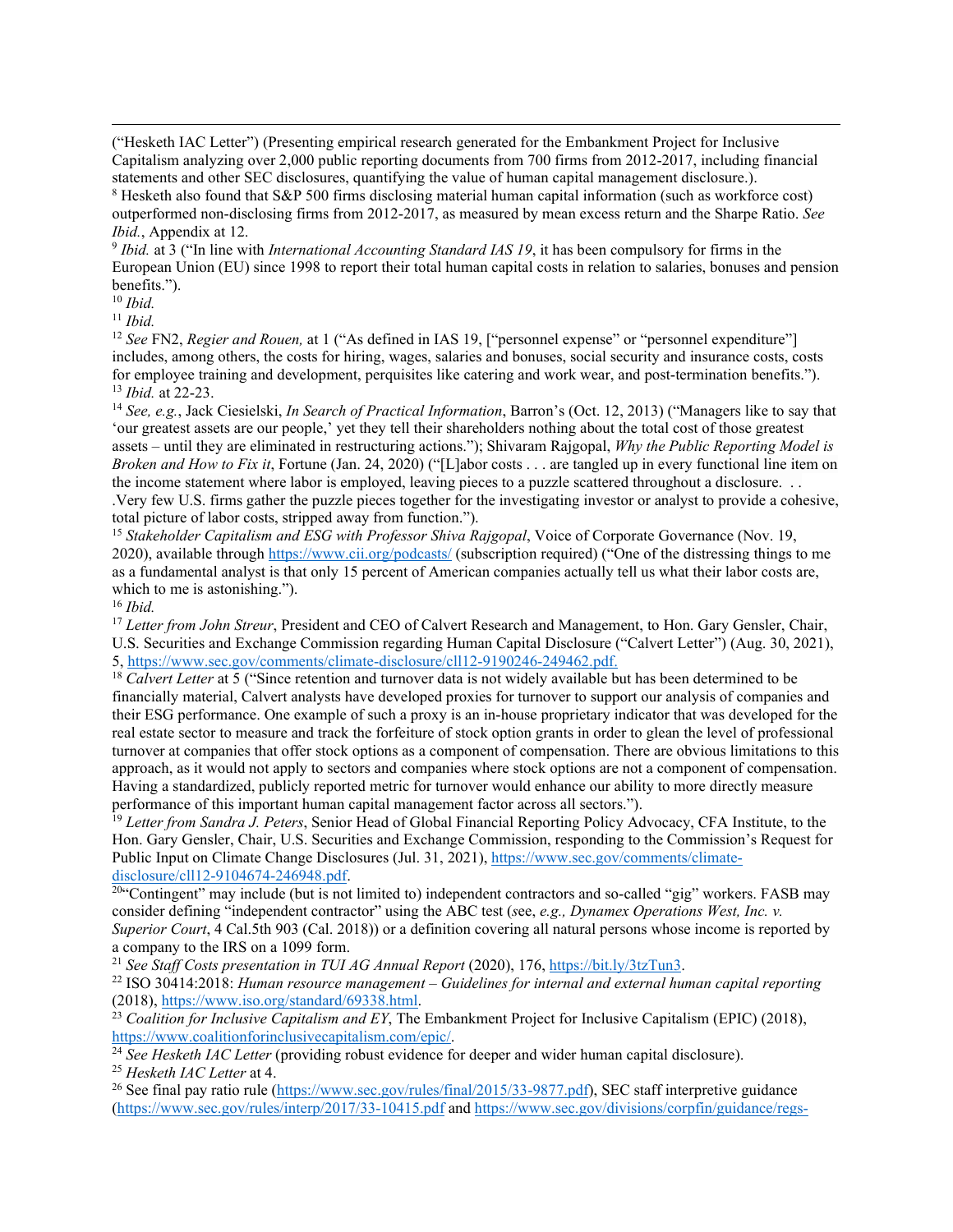[kinterp.htm#128c.01\)](https://www.sec.gov/divisions/corpfin/guidance/regs-kinterp.htm#128c.01), and *Division of Corporation Finance Guidance on Calculation of Pay Ratio Disclosure*

<span id="page-10-0"></span><sup>27</sup> See Rulemaking Petition from Human Capital Management Coalition to William Hinman, Director, Division of *Corporation Finance and Brent J. Fields, Secretary*, to require issuers to disclose information about their human capital management policies, practices and performance, File No. 4-711 (Jul. 6, 2017),

<span id="page-10-1"></span><https://www.sec.gov/rules/petitions/2017/petn4-711.pdf> (establishing the investor case for higher-quality human capital information from issuers across several key dimensions, including workforce demographics, composition, and stability).

<sup>28</sup> Defined as the £1 return per £1 invested in talent. *See Hesketh IAC Letter* at 2.

<span id="page-10-2"></span><sup>29</sup> *Ibid.* at 7.

<span id="page-10-3"></span>

<span id="page-10-4"></span><sup>31</sup> Other participating HCMC members included: APG Asset Management, the California State Teachers' Retirement System, Domini Impact Investments, New York City Employees' Retirement System, SOC Investment Group (formerly CtW Investment Group), UAW Retiree Medical Benefits Trust, UFCW Pension Plan for Employees, and Wespath Benefits and Investment.<br><sup>32</sup> Each conversation lasted between 30 and 60 minutes, and typically included a combination of analytical and

<span id="page-10-6"></span><span id="page-10-5"></span>engagement staff. A comprehensive deck outlining the Coalition's approach to human capital disclosure was sent in advance. Coalition representatives had an open dialogue with participating teams, followed by two questions: (1) Does the firm currently use human capital data in investment decision-making, and if so, how is it used; and (2) Does the fund support the HCMC's four foundational metrics, and if so, how would the fund use the information if available? An up-to-date version of the presentation deck is publicly available on the Coalition's website under<br>"Engagement Resources": https://www.hcmcoalition.org/engagement-resources.

<span id="page-10-7"></span> $33$  In both cases, Coalition members spoke with engagement staff at each firm. One firm asked about the relationship between turnover and employee engagement; shortly after the dialogue, Morgan Stanley Investment Management published a paper using turnover as a proxy for employee engagement that found companies with better employee retention saw cumulative stock returns that were 25 percent higher, or 2.8 percent annualized, than those with the lowest retention. *See* FN3, *MSIM Counterpoint Global Insights*. The second firm questioned the utility of total workforce cost in engagement and stewardship activities but confirmed that investment analysts would incorporate workforce cost data into fundamental financial analyses, if made available.

<span id="page-10-10"></span><span id="page-10-9"></span><span id="page-10-8"></span><sup>34</sup> *See, e.g., Calvert Letter* ("Calvert agrees that disclosure of the [Human Capital Management Coalition's] four metrics would provide the type of specific and reliable date that is needed to evaluate and compare company performance"); *Letter from Jonathan Grabel*, Chief Investment Officer, LACERA, to Vanessa A. Countryman, Secretary, U.S. SEC re: Proposed Rule: Modernization of Regulation S-K Items 101, 103 and 105 (Nov. 27, 2019), <https://www.sec.gov/comments/4-711/4711-6403561-198430.pdf> ("To complement a principles-based approach (and address its shortcomings), we suggest that the Commission incorporate rules-based disclosures for a select number of consistent, universally applicable human capital metrics, to facilitate a base level of disclosures and broad comparability. In this regard, the Commission should consider core metrics related to workforce composition and structure (such as the number of full-time, part-time, and contingent workers, as well as diversity data consistent with Equal Employment Opportunity EEO-1 reporting, where permissible), indicators of workforce stability (such as turnover), and data points enabling investors to assess a registrant's return on human capital investments."); *Letter from Sandra J. Peters*, Senior Head, Global Financial Reporting Policy, CFA Institute, to Vanessa A. Countryman, Secretary, U.S. SEC re: Proposed Rule: Modernization of Regulation S-K Items 101, 103 and 105 (Nov. 27, 2019),<https://www.sec.gov/comments/s7-11-19/s71119-6490515-199568.pdf> ("We are supportive of universal disclosures proposed by the Human Capital Management Coalition.").

<span id="page-10-12"></span><span id="page-10-11"></span><sup>35</sup> *New human capital disclosure rules: Getting your company ready*, PwC (Oct 8, 2020; updated Apr. 29, 2021), [https://viewpoint.pwc.com/dt/us/en/pwc/in\\_the\\_loop/in\\_the\\_loop\\_US/New-human-capital-disclosure-rules-Getting-](https://viewpoint.pwc.com/dt/us/en/pwc/in_the_loop/in_the_loop_US/New-human-capital-disclosure-rules-Getting-your-company-ready.html)

<span id="page-10-15"></span><span id="page-10-14"></span><span id="page-10-13"></span><sup>36</sup> See Karen Weise and Kate Conger, *Gaps in Amazon's Response as Virus Spreads to More Than 50 Warehouses*, The New York Times (Apr. 5, 2020), [https://www.nytimes.com/2020/04/05/technology/coronavirus-amazon](https://www.nytimes.com/2020/04/05/technology/coronavirus-amazon-workers.html)[workers.html;](https://www.nytimes.com/2020/04/05/technology/coronavirus-amazon-workers.html) and Amazon, *Creating More Job Opportunities: Amazon Hiring 100,000 New Full- and Part-Time* 

<span id="page-10-16"></span><sup>37</sup> The Amazon That Customers Don't See, The New York Times (Jun. 15, 2021),  $\frac{https://nyti.ms/3hAviMv}{https://nyti.ms/3hAviMv}$ .<br><sup>38</sup> Sharon Terlep and Micah Maidenberg, *Walgreens to Cut 4,000 Jobs in U.S. Boots Stores, Suspend Buybacks* 

<span id="page-10-18"></span><span id="page-10-17"></span>Wall Street Journal (Jul. 9, 2020), [https://on.wsj.com/2XtO1T3.](https://on.wsj.com/2XtO1T3)<br><sup>39</sup> Maia Anderson, *Walgreens seeks to fill 9,500 jobs, offering bonus pay amid COVID-19 pandemic*, Becker's

Hospital Review (Mar. 24, 2020), [https://bit.ly/2XkkSdc.](https://bit.ly/2XkkSdc)